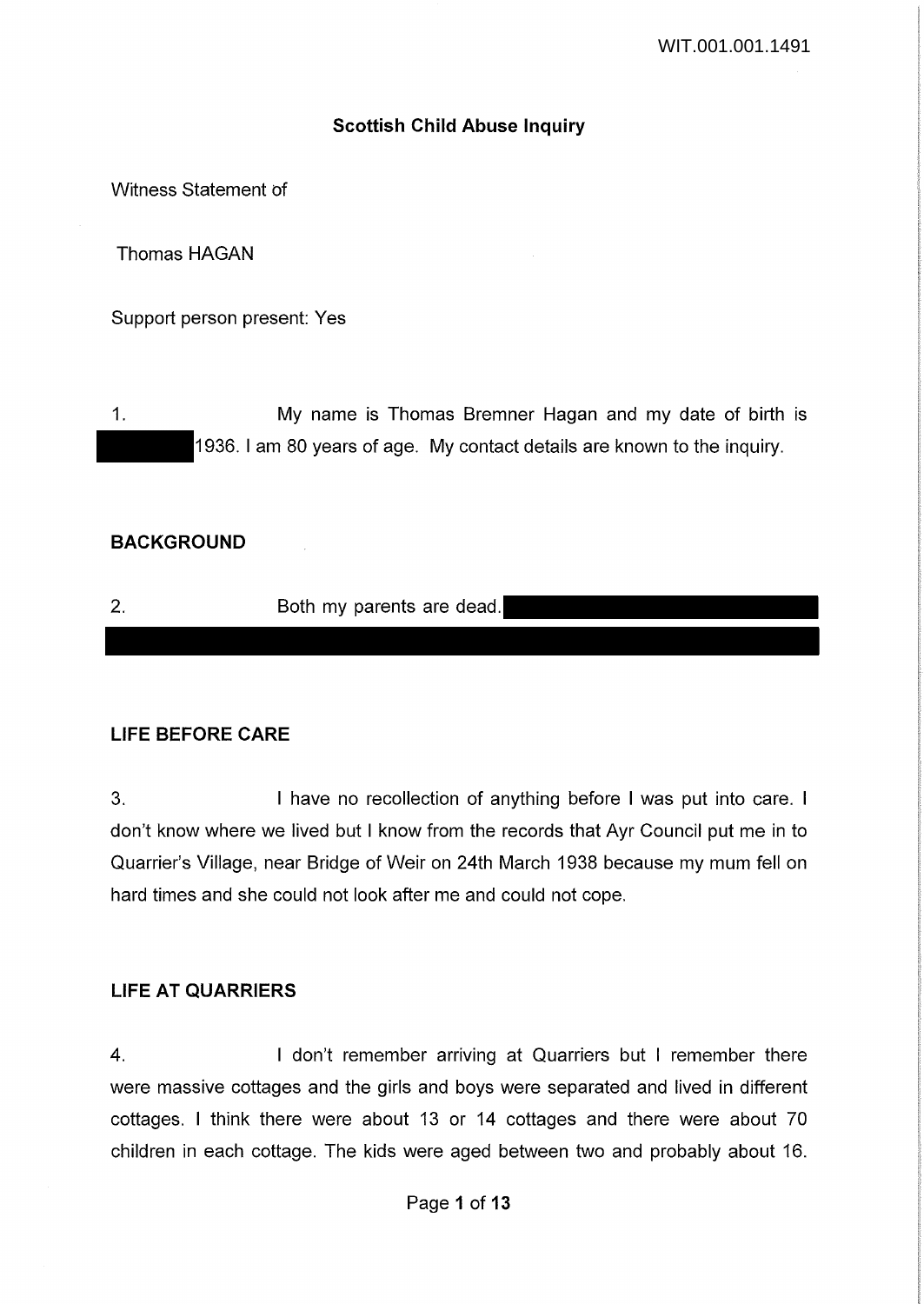The girls and the boys lived in separate cottages. In the grounds there was also a school and a church, and a big building called Central and people were working in there but I don't know what they were actually doing.

5.

I remember a couple called **QKJ/QKK** were the house parents for number 25 and the **QAB/QCL** were the house parents for number 34. There was no other staff in the cottage, although someone would fill in if they were on holiday. I slept in a dormitory with about 8 or 9 other boys.

6. I think when I first went there at two years old I was in a kindergarten and then at some point went to Cottage 34 with the QAB/QCL After I went to the sanatorium for two and a half years I went to live with QKJ/QKK in Cottage 25.

# **ROUTINE**

# Mornings and Bed Time

7. We got up just after 6 o'clock and had our breakfast. I remember waiting in a big long line in the morning for my breakfast and we sat round a big table to eat it if we got any. You didn't get a big breakfast maybe some porridge or a sandwich or something. After breakfast and before we went to school at 9 o'clock we did some scrubbing and polishing, or did the bed mats, or cleaning or other chores. We went back to the cottage for our dinner.

8. After school I went to work with an old man who came from a nearby town and we used to chop up wood in the stick shed and then tie it in to bunches. We never got paid for this because we weren't allowed any money at all in the orphanage. Nobody had any money.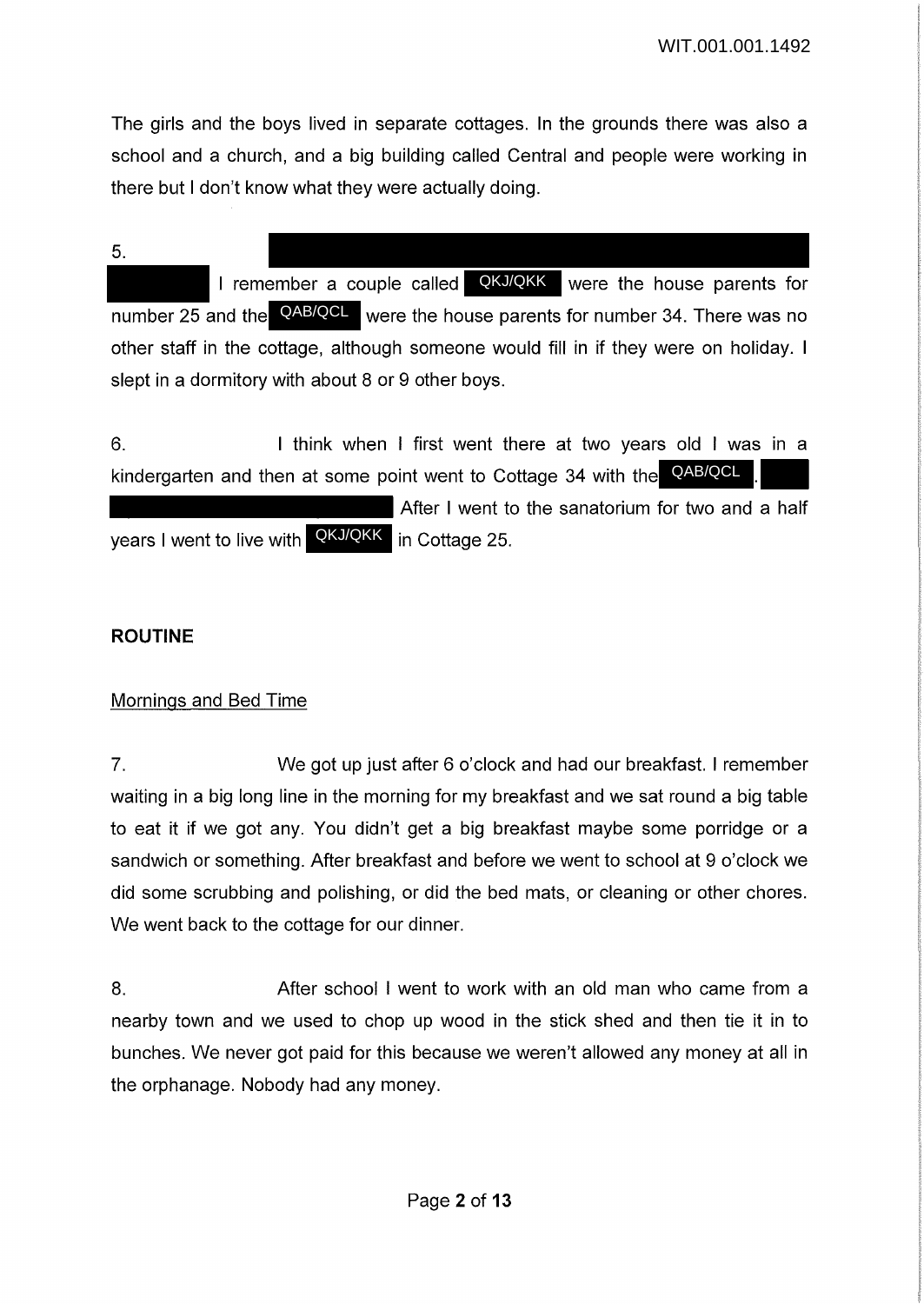9. At night time when we were in our beds someone would come round and put the lights out.

## Food

10. The food was not very good at Quarriers. Sometimes you might just get a slice of bread and butter for your tea if you were lucky.

11. At meal times the house parents sat in a different room at a different table and they had all the best food compared to us. There was a boy who had finished at school who came in to do the cooking for us.

## **Clothes**

12. We didn't have our own clothes and we just had to wear what they gave us. We were not allowed to wear hats and scarves. We were given tacketty boots and rough gear. Our names were not on any of the clothes. Our hair was shaved off and we were like convicts.

### **Religion**

13. We went to church. We had to hold hands on the way there and we could not choose not to go.

### School

14. I went to school but I missed out a lot because of all the beatings. I just was not picking anything up when I was there, and when I went to the sanatorium for two and a half years I didn't go to the school at all. I had to self-teach myself how to read. The teachers at the school were okay I suppose. We didn't get any practical work to help us when we left.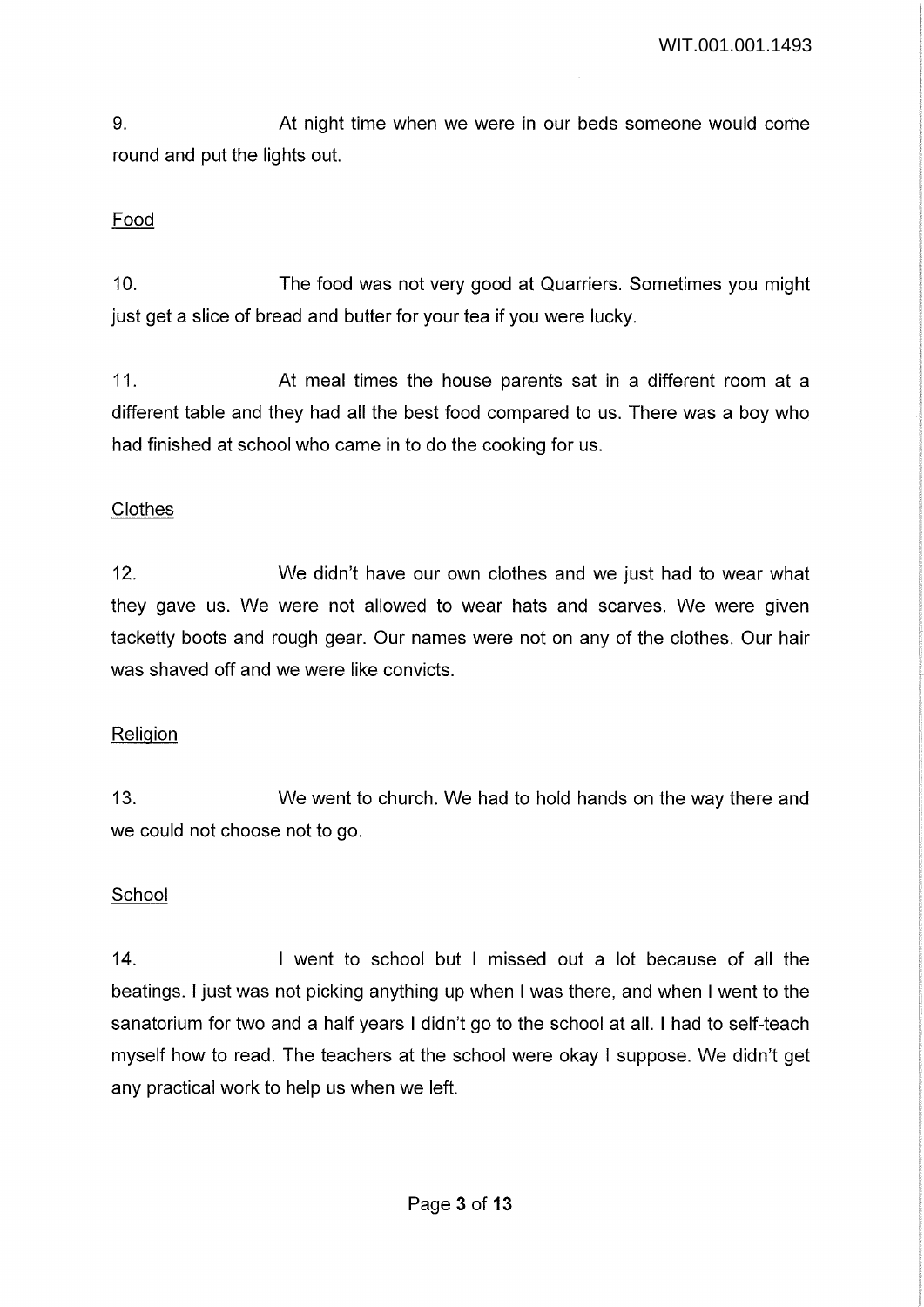#### Bathing

15. **I** just remember when we were bathing we would all be told to undress and stand in a line and wait. There was only one bath. When it was our turn two other boys had big floor scrubbers and they would scrub your legs in the bath. Mrs  $\frac{QQ}{V}$  told them what to do. Your legs got all red when you were in the bath. We got a bath nearly every night after school. QCL

#### Leisure Time

16. We didn't really get any leisure or play time. We didn't have any books, comics, toys not even a radio. We did play a wee bit sport but I was not very good. I liked playing football but we didn't get to do it very often.

#### **Holidays**

17. I never got taken anywhere on holiday when I was there and we didn't go on any day trips or anything like that.

18. At Christmas time they tried to make it look good for the visitors and put a couple of Christmas trees up in the church. We would get a present on Christmas day but after two weeks  $QKJ/QKK$  would just throw the toys one at a time into the fire. We got things like board games, snakes and ladders and things like that. We didn't get any special food on Christmas day, not even an orange or an apple. We might have got an orange and an apple in our stockings but the older boys would take them out and replace them with a set mouse trap so it would snap your fingers.

19. They didn't celebrate our birthdays; no cards or presents, in fact they didn't even tell you when it was your birthday.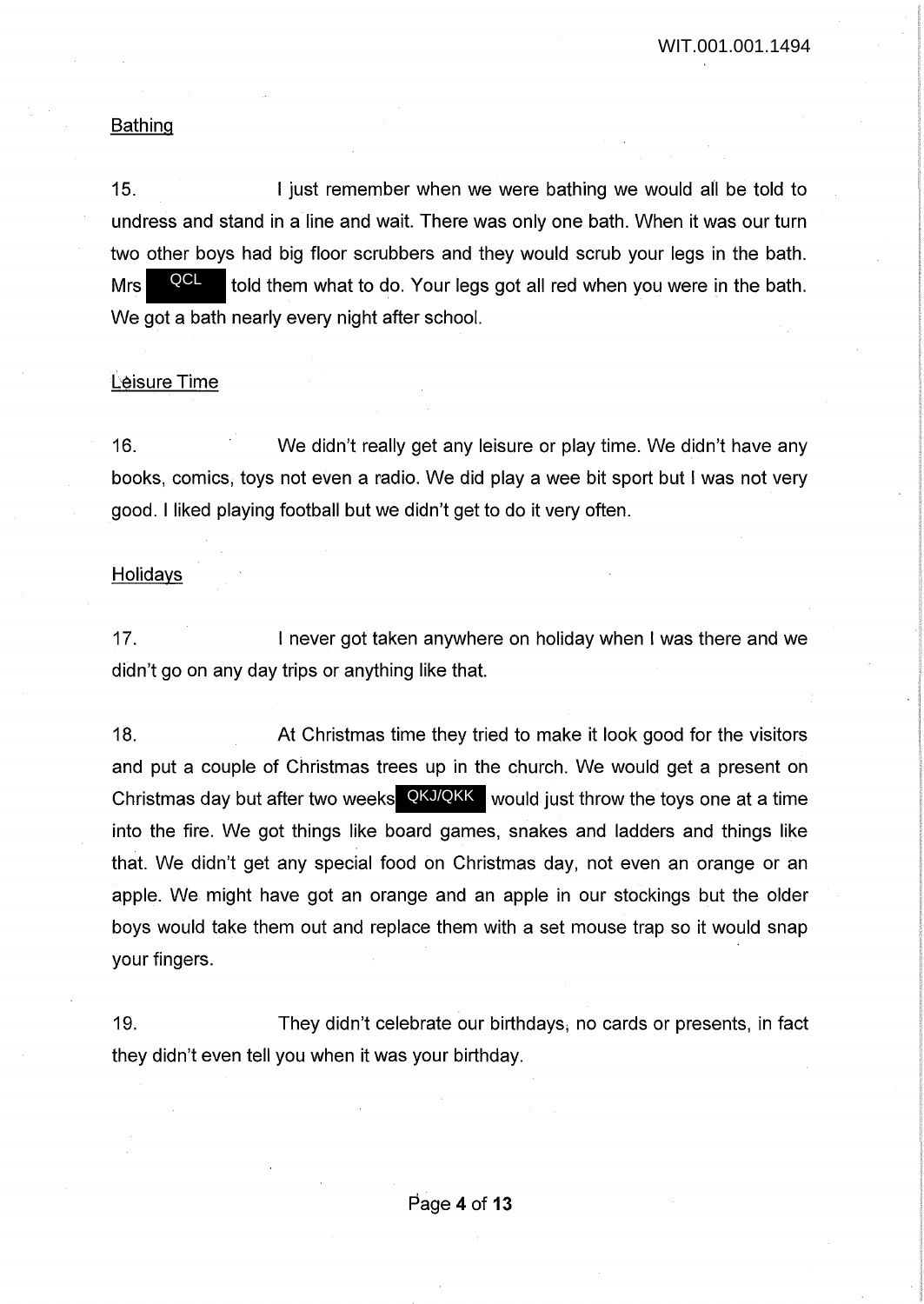## **Healthcare**

20. There was a hospital on the grounds that we went to if we were not well. There were no regular medicals or anything like that. We didn't go to a dentist, and they didn't even give us toothbrushes. That is why we lost our teeth. Apart from the time I was taken to the sanatorium I never had to go and see anyone because of any injuries. They covered things up so that no-one knew what was going on.

21. For a while I was going back and forward to the hospital within the grounds because I was having problems breathing. I was telling them that they were giving me cold baths and I burst out crying. I was hysterical and I told them all about it.

## Running away

22. I used to run away from the orphanage but didn't get very far because the police picked us up at the nearby towns, maybe in Kilmacolm which was the nearest town. I ran away because of the beatings. I used to get beaten when we went back to the orphanage. Nobody ever asked why I ran away.

23. There was one time when I was about 15 years old I didn't really run away but I hid in the loft of the cottage next door and I hid there for a month. The other kids used to pass food to me through the wee window. I could have stayed there longer. When I came down I got another hammering from the QAB/QCL

## Visits / inspection

24. Every Saturday was visitor's day for those that were allowed to have visitors. I never had any visitors and my mum never visited me all the time I was in there. When other kids had visitors we were not allowed to speak to their visitors and we had to just sit with our arms folded all the time like dummies.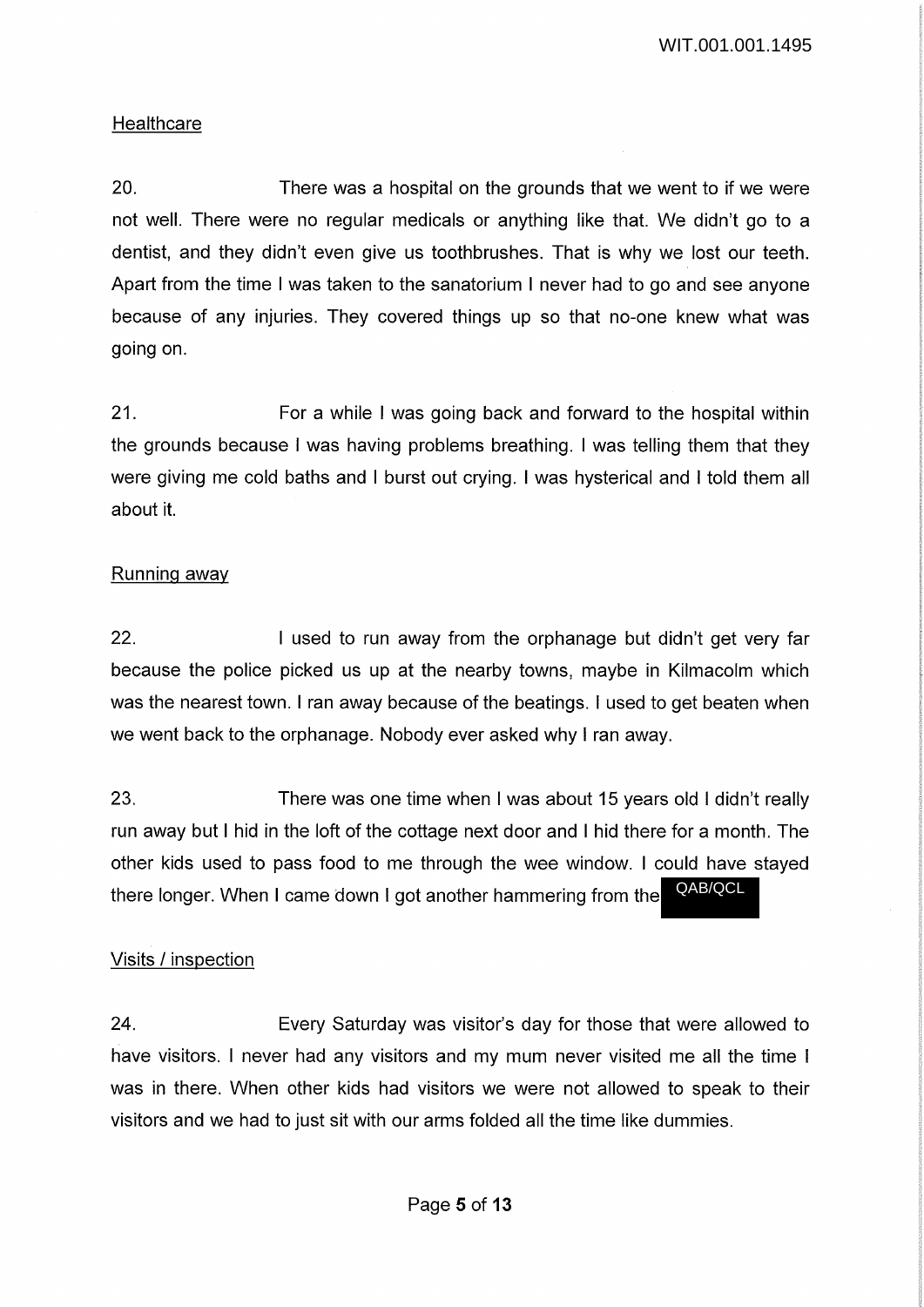# 25. No one ever came to inspect us as far as I am aware.

# **Discipline**

26. There were no written rules and they just pleased themselves. They belted us when they wanted. This didn't just go in the cottages I was in but I didn't see it happening. I just got told that it was going on.

# **ABUSE**

27. The house parents had full control over us. If you were late for school you would get the belt. By the time you got back to the cottage at the end of the day after school, the school would have phoned the house parents and told them so you would get beaten again.

28. If you were sitting at the table at lunch time and you didn't like the food you would get walloped on the face from behind until you ate it.

29. At supper time if you had not done your chores or if you had holes in your socks you would just get sent to your bed and you didn't get anything to eat or drink.

30. I started to wet my bed when I was about 4 or 5. In the mornings used to drag me out of my bed, remove my bedclothes, pin me to the floor with his foot then beat me with a heavy leather belt. The belt had two tongues and he used to beat me on my bare back side. He then put me in a bath of cold water right up to my neck and left me in there for ages. He would go away then come back and make me tramp on the sheets that I had wet. I was freezing and my legs were red and blue. because I wet my bed, Mr QAB

31. He did this to me every morning because I would wet the bed nearly every night. I would lie in my bed in the morning scared and shaking waiting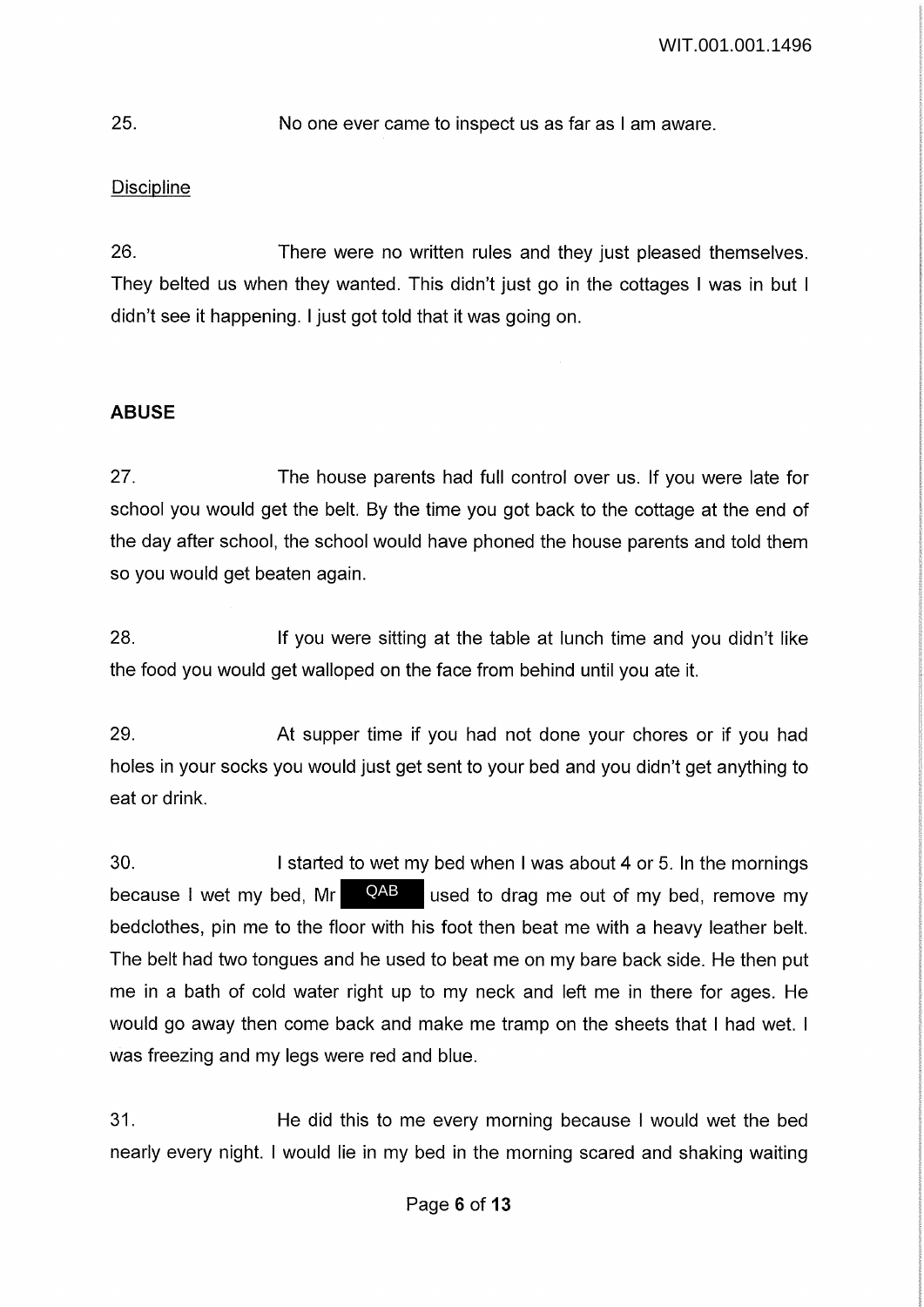for him to come in to batter me. Because of the cold baths I was having problems with my breathing and I was going back and forward to the hospital within the grounds. In the hospital I told them about the cold baths and what  $Mr = QAB$  was doing to me. I told them to come in some time and they would see for themselves. QAB

32. One day someone from the hospital, I can't remember who it was, came in to the cottage through the back way and I was in the bath. Mr was upstairs. She felt the water and it was cold. She got me out the bath and tried to warm me up in lukewarm water in a foot basin but I just collapsed and it was then I got taken in to hospital then got transferred to the sanatorium the next day. I think I was about 4 or 5 when this happened. I was in the sanatorium for about two and a half years. QAB

33. When I was in the hospital waiting to get transferred to the sanatorium Mr **EXAB** appeared. He was wearing a bunnet and the staff didn't notice him. He was pretending he was bleeding the radiators and he came up to my bed and I hid under the sheets. He threatened me and said "Wait till I get you". I never told anyone about this. QAB

34. The sanatorium was just outside the orphanage, it was separate from the orphanage. I went in to a sanatorium for two and a half years then when I came out I went to **QKJ/QKK** is in Cottage number 25.

35. When I got out the sanatorium I was still wetting the bed and the used to belt me on my hands on the tiles, and then make me tramp my wet sheets in the bath in cold water. QKJ/QKK

36. Everyone used to get a penny poke of sweets but I never got one because I was a bed wetter. Sometimes I would be dying for a sweetie but I never got one. Mine were just thrown in the bucket.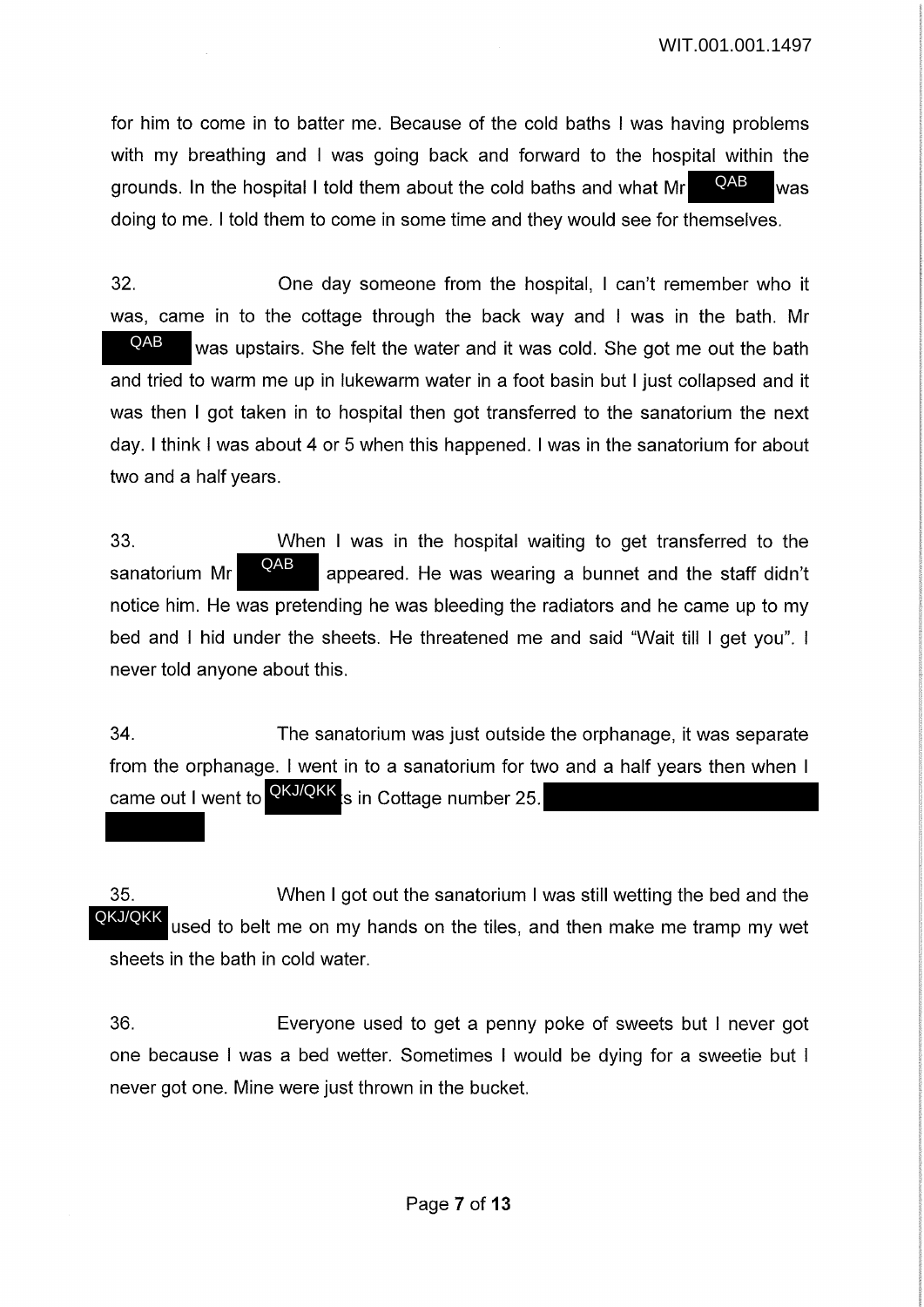37. When you were in your bed at night you weren't allowed to speak or make a noise or they would come in and you would get the belt.

38. In the house when we were putting our boots on in the morning in the open shed Mrs QKK would come in and she would ask who was talking and then she would belt us. She would make us put our hands over the tiles in the bathroom and when she belted us our hands would 'stott' off the tiles and that why the boys called it 'stetting off the tiles'. I think I was about eight at that time, and this happened quite a lot.

39. Mrs AKK gave a real beating when we were in Cottage 25 at the bottom of the stairs and she was hitting him everywhere on his body with a big two tongued belt.. He had not done anything. Then had some sort of seizure and collapsed. I remember Mrs **QKK**, face went chalk white and was rushed to the hospital in the grounds. I think the next day he was sent to the Edinburgh branch of Quarriers. Mrs QKK gave

40. I remember one boy who was in Cottage 34 he got a terrible beating one day from the **QAB/QCL**. I saw him getting the beating. He was about 12 years old. His dad came to visit him, I think it was the day after the beating and I told him he should tell his dad. His dad came and took for a walk round the grounds and checked him for bruises. There was a big row in the office after that and his dad straight away took him away from Quarriers.

41. You were not allowed out of the gates and we were confined to the grounds. You were not really allowed out in the grounds either especially anywhere near the girl's cottages.

42. I saw others in my cottage getting belted on the back of the legs. When I spoke to the boys in the other cottages they used to tell me that it was happening to them too.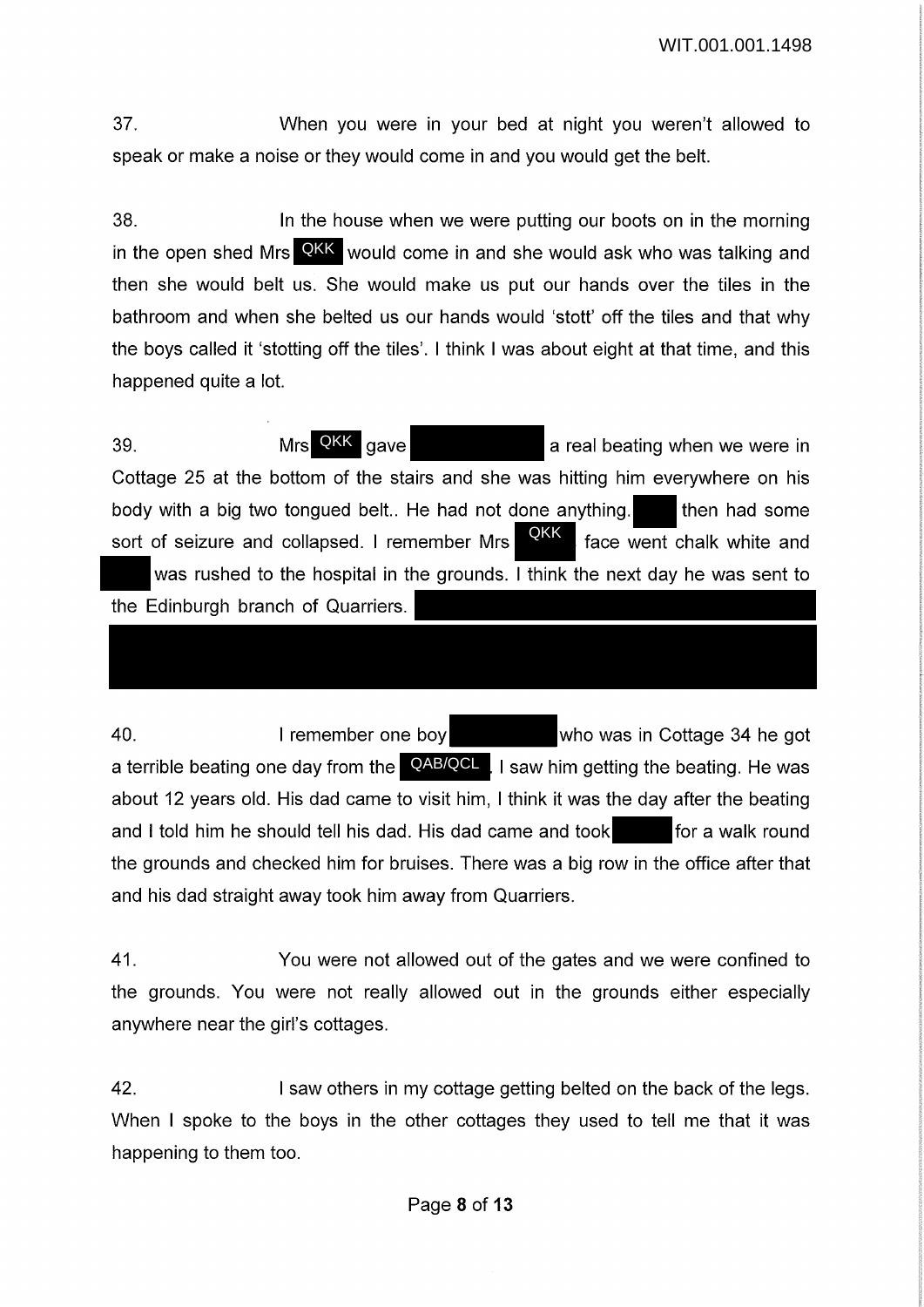43. I felt it was like a prison camp and the **AB/QCL** and the were terrible. QKJ/QKK QAB/QCL

44. The **HAPACE had at least two sons who sometimes came to** the orphanage at the weekends and they used to bully us. One time they tried to make **run but he didn't want to so they dragged him to the ground and pulled** him along and his knees were all grazed. QAB/QCL

45. I cannot think of any happy memories or good experiences in the Quarriers Cottages. I just remember crying most of the time. I had no visitors to look forward to. I had nothing to look forward to.

## **REPORTING OF ABUSE**

46. When I was running away I would tell people in the villages nearby what was going on in the cottages and they saw how nervous and shakey I was and they said that it sounded terrible but it never went anywhere. I never really told anyone else, apart from other people after I had left the home and when I moved in to digs.

47. We could never tell anyone when the visiting was on at the orphanage because we were not allowed to speak to any of the visitors we just had to sit with our arms folded. There was no one else in the orphanage that we could tell.

48. If you tried to tell Mr **QBK** anything he would just give you the belt, then he would tell your house parents and you would get beaten again. They would always cover things up. QBK

49. I was interviewed by the police in March 2011 just after the "Time to be Heard" forum. I was contacted the next day after I spoke to the police and I was told that they were all dead so there was nothing they could do. I told them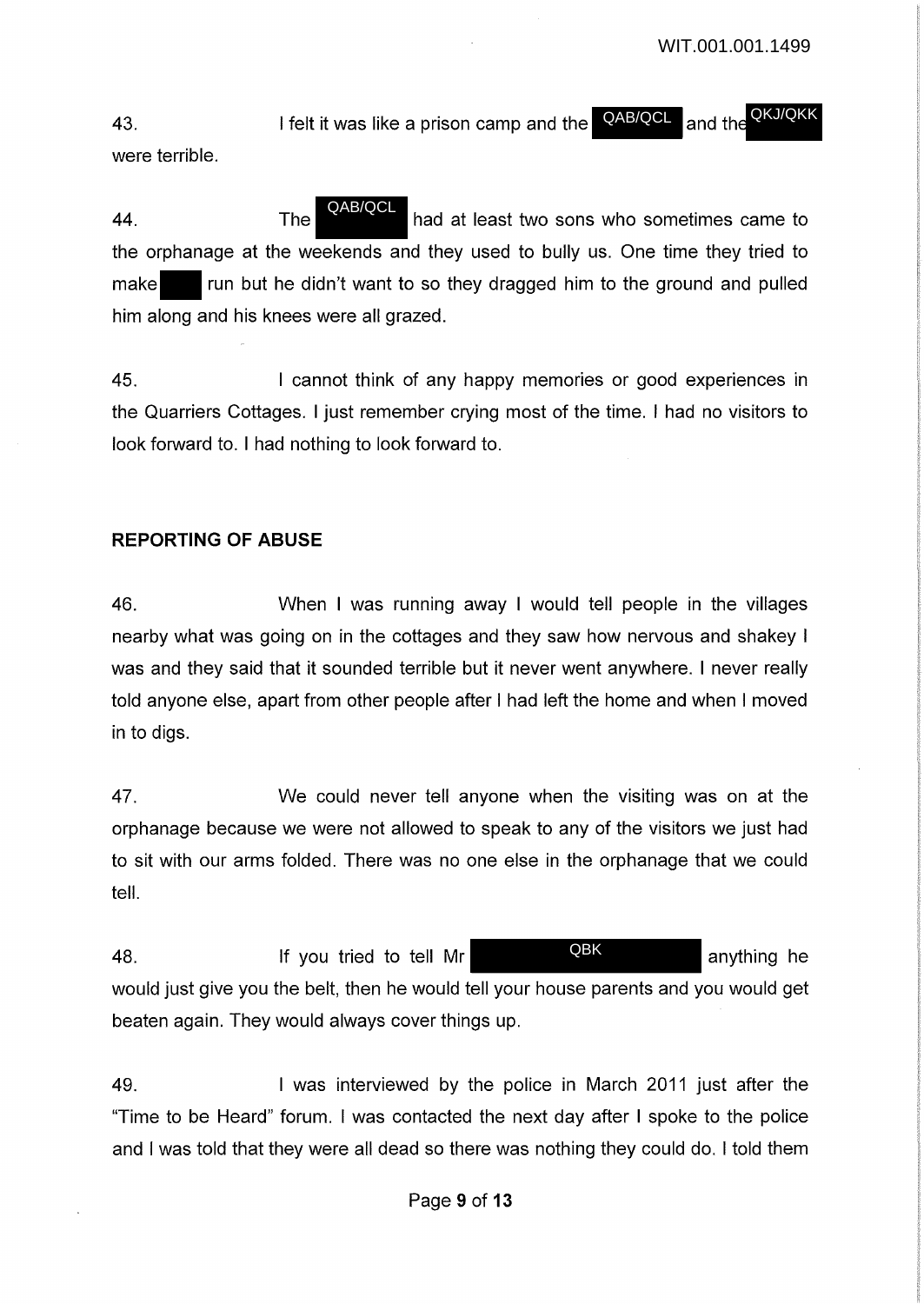that I was still alive and I still had to carry this burden with me. I also spoke at the National Confidential Forum but I have heard nothing from the government after these forums.

### **IMPACT**

50. I didn't really know what was happening when I was getting beaten all the time, I just suffered the pain and got on with it. I think I could have died when I was in the cold baths and could have gone under the water at any time.

51. Because of the beatings, I get very, very nervous and I shake a lot, I still go to my doctors because of my nerves. I was shaking like a leaf when I left the Cottages.

52. I never got a proper education when I was at Quarriers so when I left I could not apply for any jobs because I could not fill in the forms. A lot of jobs went past me because I could not apply. For a lot of years I could not read and write and I lost a lot of jobs because I was too embarrassed to tell anyone I could not read and write. After I left the orphanage I have tried to self-teach myself to read and write but my spelling still is not very good. I had to stick to labouring type jobs.

53. Because of what happened to me this has had a serious effect on my confidence and I am not good at speaking to other people especially people that I do not know. I get very nervous and shakey. I have difficulty trusting people and always wary about asking people to help me.

54. I don't have baths now, because I am too nervous to have one. I just have a sponge down. I don't think I have had a bath since I was at Quarriers. I would like a hot bath but I am a bit scared about it and the water would have to be hot. I don't have a bath where I am currently living.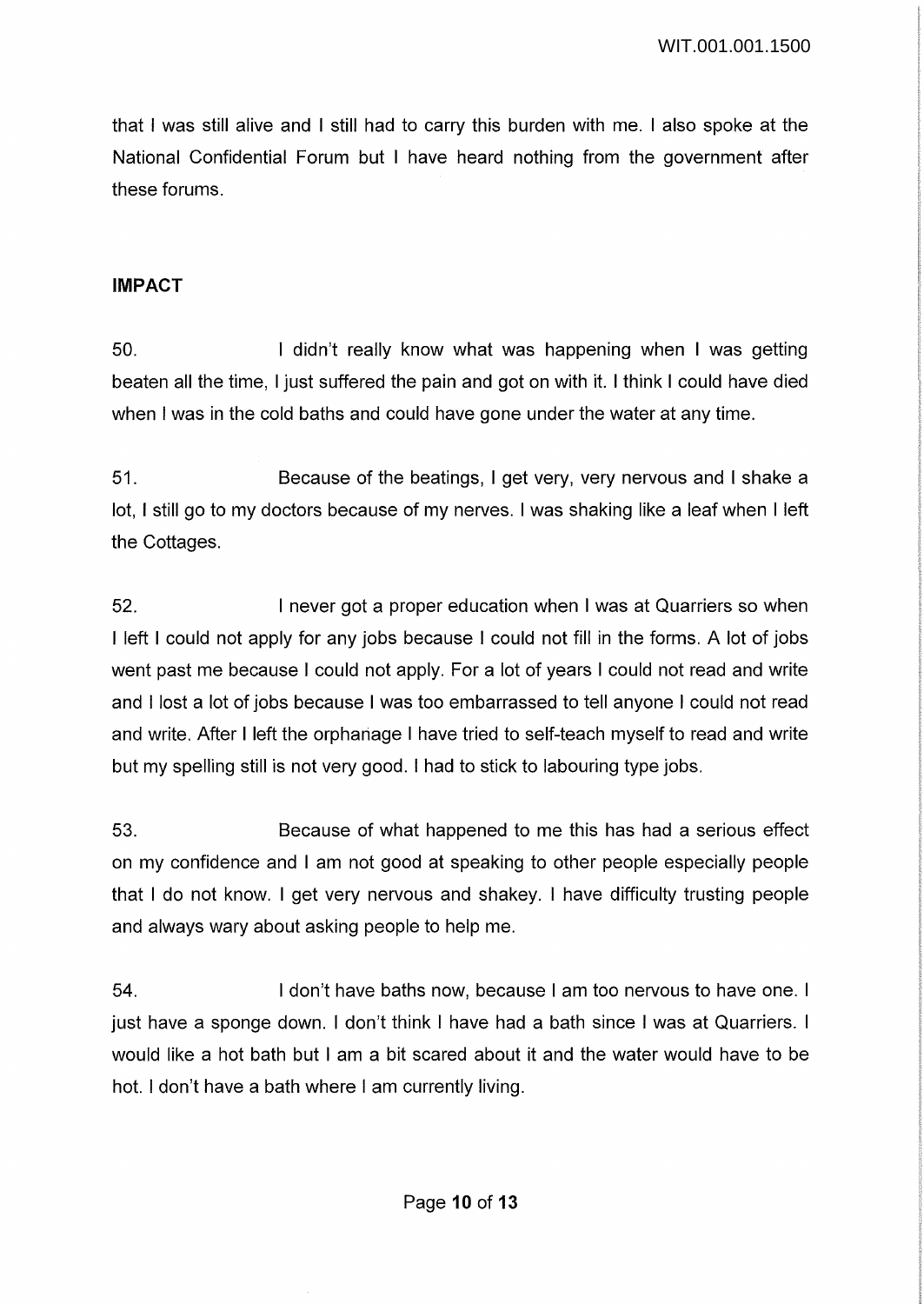55. I get depressed sometimes and think about what happened to me quite a lot. I have flash backs often. I still have a vision of when I was in the sanatorium and I was lying there and I am sure I heard screams coming from the orphanage.

56. Because we never went to the dentist and they never even gave us toothbrushes I think that is why I have lost my teeth.

## **LIFE AFTER QUARRIER'S**

57. When I was 16 years old the orphanage told me it was time for me to leave and they said I was to go to Edinburgh. I refused to go so I got a beating.

58. The following day I left and went to my mother's, at least I think she was my mother. I only stayed for a very short time because there was too much drinking and fighting between all the caravan type people so I left. I went round some of the farms after that and worked on the farms and also did some gardening work. I went to agricultural college and did gardening and farming working on the potatoes and turnips. I worked in tomatoes for a number of years too. I then worked at a mill and after that I worked for the council doing labouring work, road-works, or in the winter it was gathering leaves. I went back to the farms then stopped work when I was about 65 years old and now just really look after my garden.

59. I married when I was about 44 and we lived at an address in Prestwick. We didn't have any children. My wife has recently had four strokes and she is now in a care home. I try and visit her as often as I can. I now live in sheltered housing.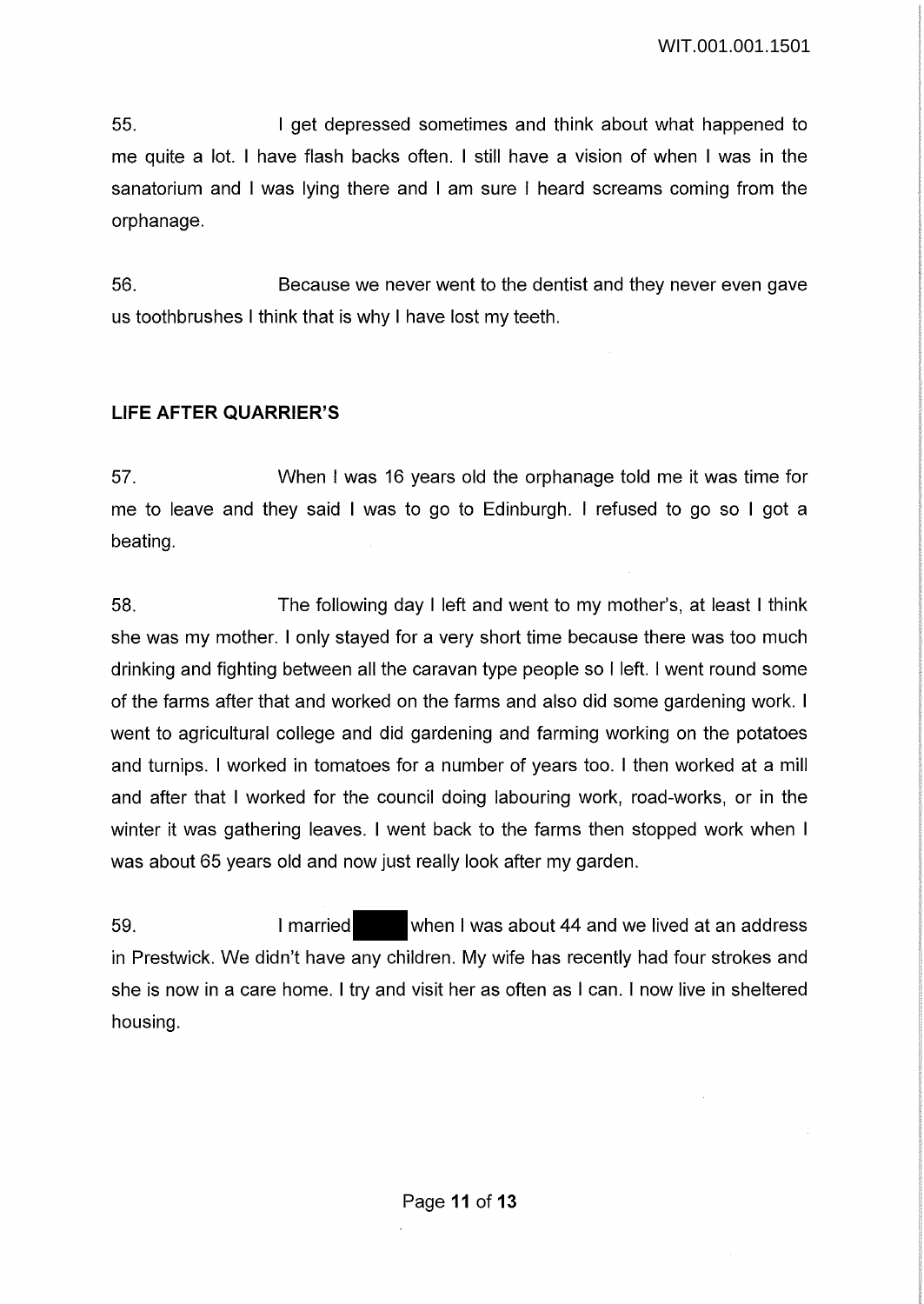#### **OTHER ACTION TAKEN**

60. About five years ago I gave my story to the "Time to be Heard" forum and about two years ago I gave my story at the National Confidential Forum. A friend came with me and supported me. I never heard any more from either.

61. frightened. I have felt like going back to Quarriers but I have been too

### **TREATMENT/SUPPORT**

62. The only support I have had is from people I have told and my doctor. Through my niece in England I got in touch with Elaine who worked with In Care Survivors Service Scotland, (INCSS) at the time. She is with me today. Elaine now works for Mind Mosaic and we used to have coffee once a fortnight but now it is maybe once a month. I don't want or need any sort of counselling

63. I still have bother with chest colds especially in the winter time and I blame it on the cold baths I got when I was in the orphanage. Sometimes I get dizzy too and sweat a lot. My doctor is aware and I get lots of medication to help me for my nerves and for my chest.

64. I think I have lost out because of the time bar and believe that because of the beatings I got I should be entitled to some compensation. *'f>...'* ...

#### **RECORDS**

65. A lady from the 'Cares Trust' phoned for me and arranged for my care records to be delivered to me. I got my records without any problem.